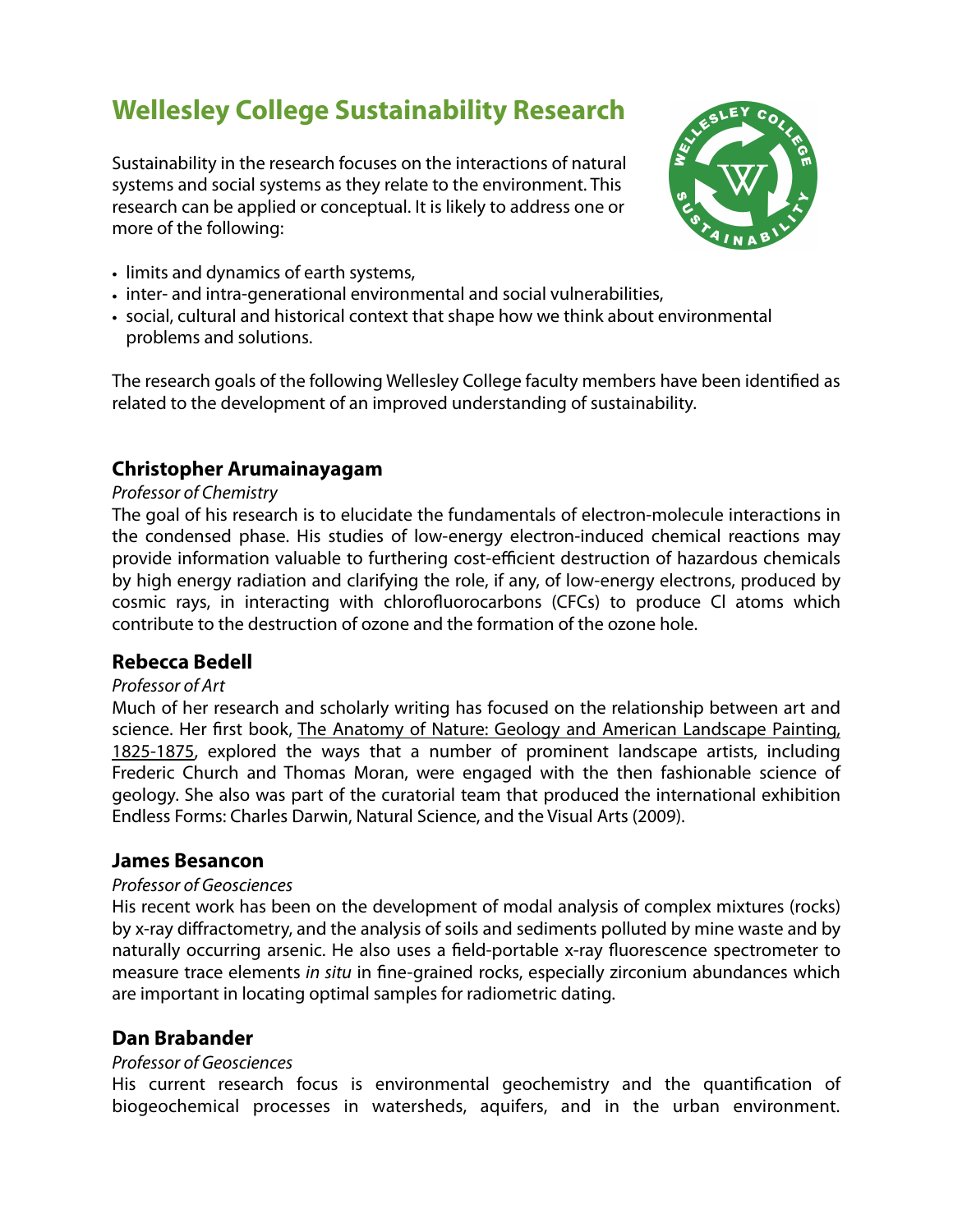Applications include bioremediation, environmental biomonitoring, fate and transport of contaminants (toxic metals) in watershed and aquifer systems, isotopic dating and mapping of contaminants within sediments and soils, and sustainable urban agriculture.

## **Kate Brogan**

#### Professor of English

Her book, Cultural Haunting: Ghosts and Ethnicity in Recent American Fiction, examines how ghost stories in ethnic literature reflect the way shared group histories are recalled and reshaped. She is now working on a study of how cities are depicted in American literature and art.

## **John Cameron**

#### Professor of Biological Sciences

His research focuses on the environmental physiology of cold-blooded animals. Many fish, reptiles and amphibians can withstand prolonged exposure to environmental conditions that would prove lethal to mammals. He uses physiological and molecular techniques to characterize alterations in ion channel activity and gene expression in the heart that might underlie tolerance of environmental extremes. His long-time focus has been an ion channel found in the hearts of all vertebrate that is increasingly active as oxygen levels (and ATP synthesis) are reduced—the ATP-sensitive K+ channel. He is currently involved in a project aimed at characterizing alterations in gene expression that accompany acclimation to low oxygen in goldfish and zebrafish.

## **Flick Coleman**

#### Professor of Chemistry

His research interests are in computational chemistry including electronic structure calculations of small and medium sized molecules including PAHs and other environmentally problematic species. Recently he has decided to reinvent himself as a theoretician and has embarked on a research program involving quantum mechanical calculations on mediumsized molecules of chemical, biochemical and environmental interest. He has spent more than twenty years developing and disseminating applications of computers and the Internet in chemical education.

# **Beth DeSombre**

## Professor of Environmental Studies

Her main focus is international environmental politics and law, especially problems of the global commons. She works especially on issues of the global commons, such as the oceans and atmosphere. Her recent projects address environmental, safety, and labor standards on ships, and the functioning of global environmental institutions generally.

# **Nolan Flynn**

#### Professor of Chemistry

His avenue of work is with hydrogels, which are water-loving polymers. His research group, along with many others around the world, is investigating engineered hydrogels for use in removing contaminants from water and controlling the rate of drug delivery.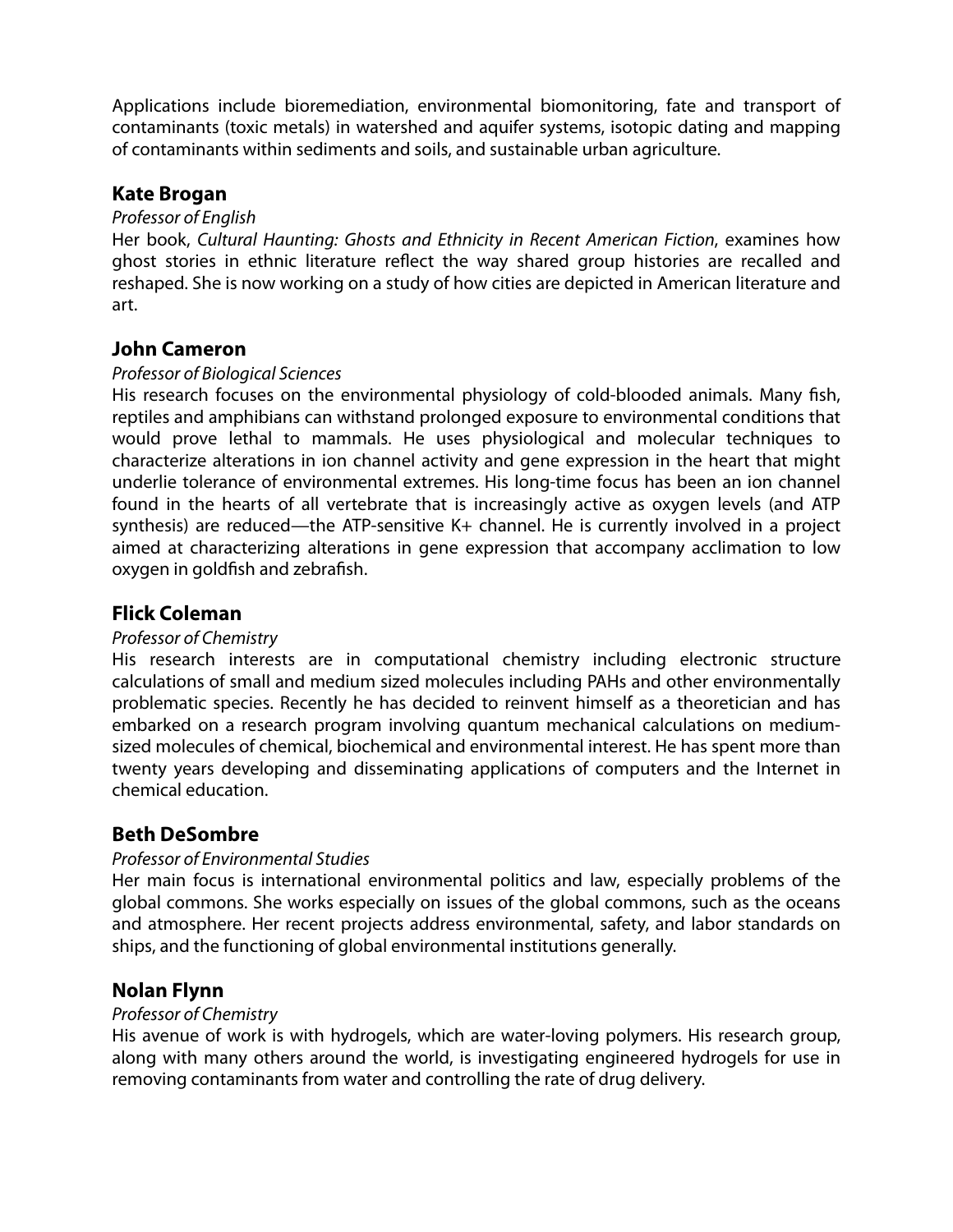# **Alden Griffith**

#### Professor of Environmental Studies

His research interests in plant ecology include invasive species, plant-plant facilitation, and the effects of climate change. Recently, he has examined issues of communication and misconceptions in climate change science, making this work available to the public at [www.fool-me-once.com.](http://www.fool-me-once.com/)

# **Bunny Harvey**

#### Professor of Art

Bunny Harvey is an internationally known painter whose most recent work is a series of large semi-abstract landscapes. These works are a natural continuation of a 30-year pursuit of the visual possibilities inherent in combining her interests in archaeology, the philosophy of time, cosmology and the silent world of particle physics. The landscape is a resting place where these interests collide.

# **Thomas Hodge**

#### Professor of Russian

*Hunting Nature: Ivan Turgenev and the Organic World* provides a carefully contextualized environmentalist perspective on the work of one of Russia's most important nineteenth-century writers: Ivan Sergeevich Turgenev (1818-83). Chapters are devoted to Turgenev's immersion in nineteenth-century hunting; the way his writing resembled his approach to field sport; his lifelong search for what he viewed as a "nest"; his expert use of natural symbols and signs; his projection of social and philosophical debates onto the natural world; and his anguished application of natural predation and hunting ethics to the end of his own life.

## **Kristina Jones**

## Professor of Biological Sciences

Her primary research and teaching interests are plant ecology, particularly plant-animal interactions, conservation biology, and speciation. Overseeing the botanic gardens has meant new interests in invasive species management, wetland restoration, and greenhouse management.

## **Anastasia Karakasidou**

## Professor of Anthropology

Professor Karakasidou has been involved in the study of chemical pollution, the vulnerable human body and cancer as a disease of modernity. She has been conducting a cross-cultural study on discourses of cancer by exploring different cultural understandings of the disease and examining its narration and imagery in three diverse settings: the United States, Greece, and China.

## **Pinar Keskin**

## Professor of Economics

A central theme of her research is the use of various geographical and historical settings, ranging from early twentieth century United States to contemporary India, to study the determinants and consequences of water access, specifically the response of economic agents to changes in water availability. She has focused her research agenda on a number of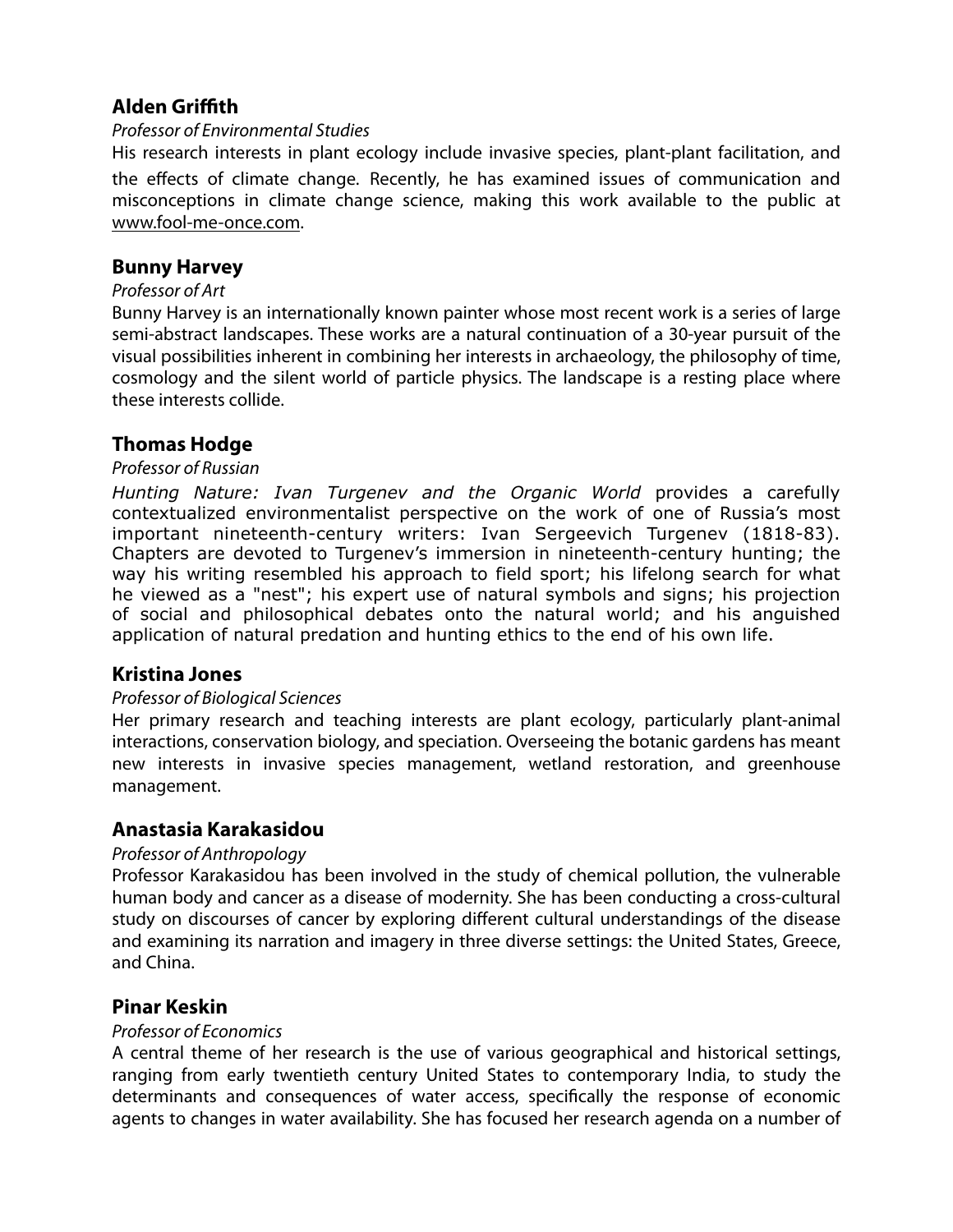topics: the value of groundwater access in agricultural production, and how it differ under different climate scenarios; the role socioeconomic status and ethnic identity play in determining access to water resources; the power of well-designed policy interventions, such as gender or caste quotas, to facilitate access to public water resources; and the potential to mitigate the spread of water-borne diseases by improving access to high-quality water sources.

# **Julie Matthaei**

#### Professor of Economics

She published Solidarity Economy: Building Alternatives for People and Planet (Changemaker Publishing, 2008). She defines herself as a feminist, Marxist, anti-racist, ecological economist, and sees her vocation as helping students think critically and creatively about economics, and find their paths, as well as assisting the development of the economy in a progressive, liberatory, and spiritual direction.

## **Heather Mattila**

#### Professor of Biological Sciences

Her research focuses on the mechanisms that create organization in social insect colonies. Her study subject is the honey bee, one of the most important insects on the planet. Not only do honey bees add enormous value to the crops that we produce through their pollination services, but they also serve as an important model organism for understanding how genetic and environmental influences can act on individuals to produce group-level phenomena.

#### **Marianne Moore**

## Professor of Biological Sciences

Marianne specializes in aquatic ecology, and studies ecological processes at the community and population scale in lakes, streams, and coastal waters. She works with plankton communities and fish, and her current work focuses on how artificial night lighting affects the movements, behavior and predator-prey interactions of zooplankton and fish. Her additional research interests include aquatic food webs, disturbance ecology, and urban ecology.

## **Craig Murphy**

## Professor of Political Science

His other current project focuses on world politics in the transition from the agricultural era to the industrial age and from the state and state-systems to global governance. The project is outlined in "Agriculture, Industry, Empire, and America," his part of the Social Science Research Council study, Lessons of Empire (New Press 2006).

# **Robert Paarlberg**

## Professor of Political Science

His principal research interests are international agricultural and environmental policy. Most recently, his work has focused on the regulation of modern technology, including biotechnology.